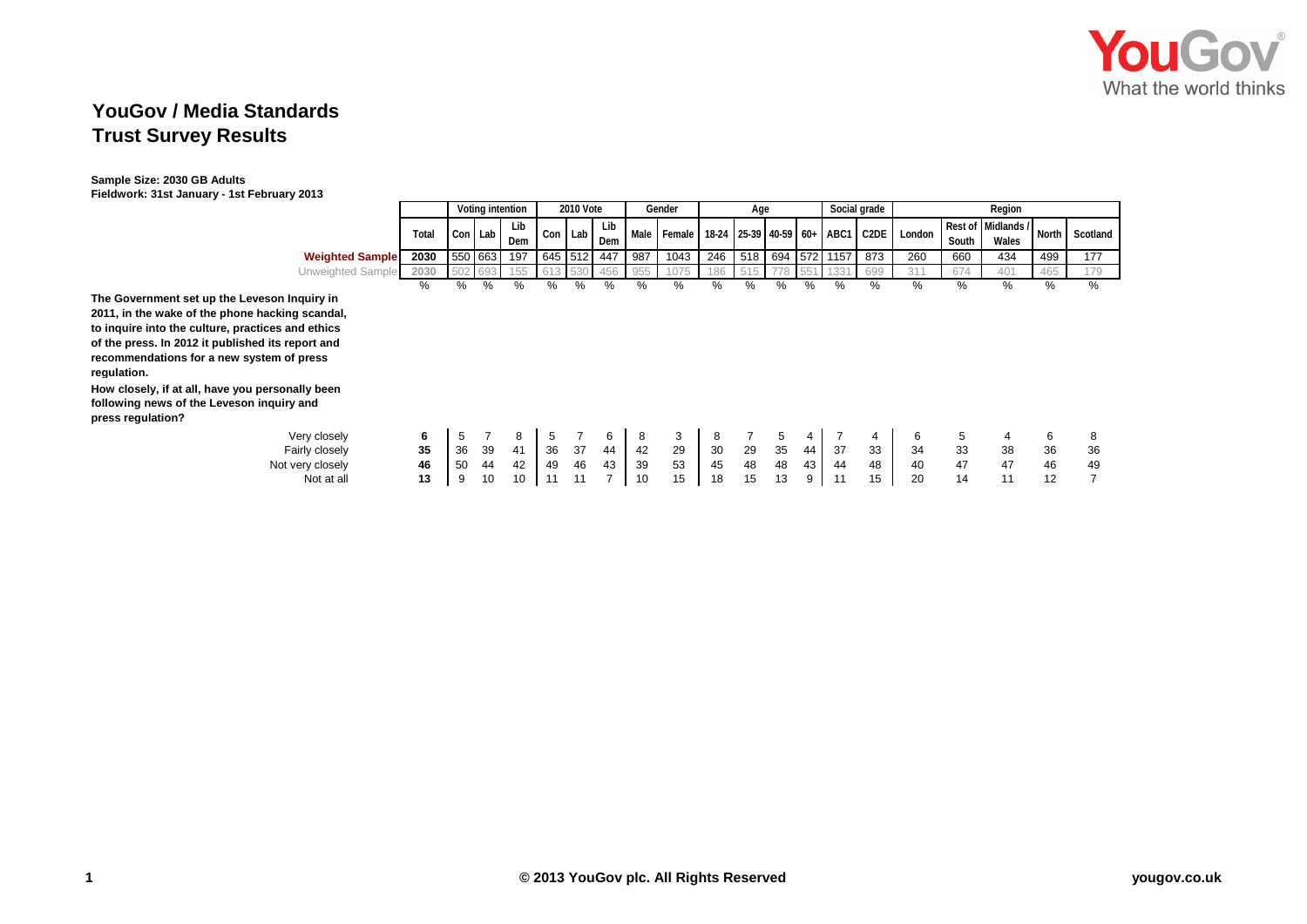

|                        |       |         |         | Votina intention |               | 2010 Vote |            |             | Gender                                             |     | Age |     |       |          | Social grade |        |       | Reaion                      |       |          |
|------------------------|-------|---------|---------|------------------|---------------|-----------|------------|-------------|----------------------------------------------------|-----|-----|-----|-------|----------|--------------|--------|-------|-----------------------------|-------|----------|
|                        | Total |         | Con Lab | Lib<br>Dem       | Con           | l Lab     | Lib<br>Dem | <b>Male</b> | Female   18-24   25-39   40-59   60+   ABC1   C2DE |     |     |     |       |          |              | London | South | Rest of Midlands /<br>Wales | North | Scotland |
| <b>Weighted Sample</b> | 2030  | 550 663 |         | 197              | 645 512       |           | 447        | 987         | 1043                                               | 246 | 518 | 694 |       | 572 1157 | 873          | 260    | 660   | 434                         | 499   | 177      |
| Unweighted Sample      | 2030  | $-502$  | 69      | 155              |               |           | 456        | 955         |                                                    | 186 | 515 |     | - 広広く |          | 699          | 311    |       |                             | 465   | 179      |
|                        |       | %       | %       | %                | $\frac{0}{0}$ | %         | %          | %           |                                                    | %   | %   | %   | %     | %        | %            |        | $\%$  |                             |       | %        |

**Lord Justice Leveson recommended that the press set up a new self regulatory body governed by an independent board, and underpinned by a new law. He recommended that:**

**Newspapers should be obliged to print corrections and apologies when they get things wrong**

**The new regulator should have the power to investigate serious breaches of standards**

**There should be a relatively fast and free alternative to the courts, for members of the public who feel have been libelled, harassed or had their privacy intruded upon**

**In return, newspapers that agreed to be part of an independent and effective system would be protected from some of the high costs and damages of legal action against them.**

**Generally speaking, do you think the government should or should not implement Lord Justice Leveson's recommendations?**

> Should implement the recommendations Should not implement the recommendations

**Thinking about the need to ensure independent and effective regulation of the press, and the need to protect press freedom, which of the following best reflects your view?**

For press regulation to be effective and independent it needs to be backed up by a law Any regulation of the press backed by a law would risk the freedom of the press and political interference Don't know **16** 10 16 11 13 17 12 12 21 27 20 14 12 16 17 21 14 17 18 12

| nendations                                | 74 | 76 | 79 | 79             | 73 | 76 | 85 | 74 | 75 | 61 | 73 | 76 | 80              | 78 | 70 | 69 | 75             | 75 | 74             | 81 |
|-------------------------------------------|----|----|----|----------------|----|----|----|----|----|----|----|----|-----------------|----|----|----|----------------|----|----------------|----|
| nendations                                | 9  | 13 |    | 9              | 11 | 8  | 5  | 12 | 6  | 14 | 9  | 8  | 7               | 9  | 9  | 11 | $\overline{7}$ | 11 | 9              | 9  |
| Don't know                                | 17 | 11 | 13 | 12             | 15 | 15 | 11 | 15 | 19 | 25 | 18 | 16 | 13 <sub>1</sub> | 14 | 21 | 20 | 18             | 14 | 18             | 10 |
| ependent<br>ınd the<br>of the             |    |    |    |                |    |    |    |    |    |    |    |    |                 |    |    |    |                |    |                |    |
| fective and<br>up by a law<br>a law would | 52 | 52 | 58 | 63             | 49 | 56 | 62 | 54 | 51 | 37 | 50 | 55 | 57              | 54 | 49 | 48 | 53             | 53 | 53             | 52 |
| and political<br>nterference              | 23 | 32 | 18 | 19             | 31 | 18 | 20 | 27 | 19 | 27 | 23 | 22 | 24              | 22 | 24 | 23 | 23             | 24 | 23             | 25 |
| Neither                                   | 8  |    | 9  | $\overline{ }$ | 7  | 10 | 6  | 7  | 9  | 10 | 8  | 9  | 7               |    | 10 | 8  | 10             | 6  | $\overline{7}$ | 10 |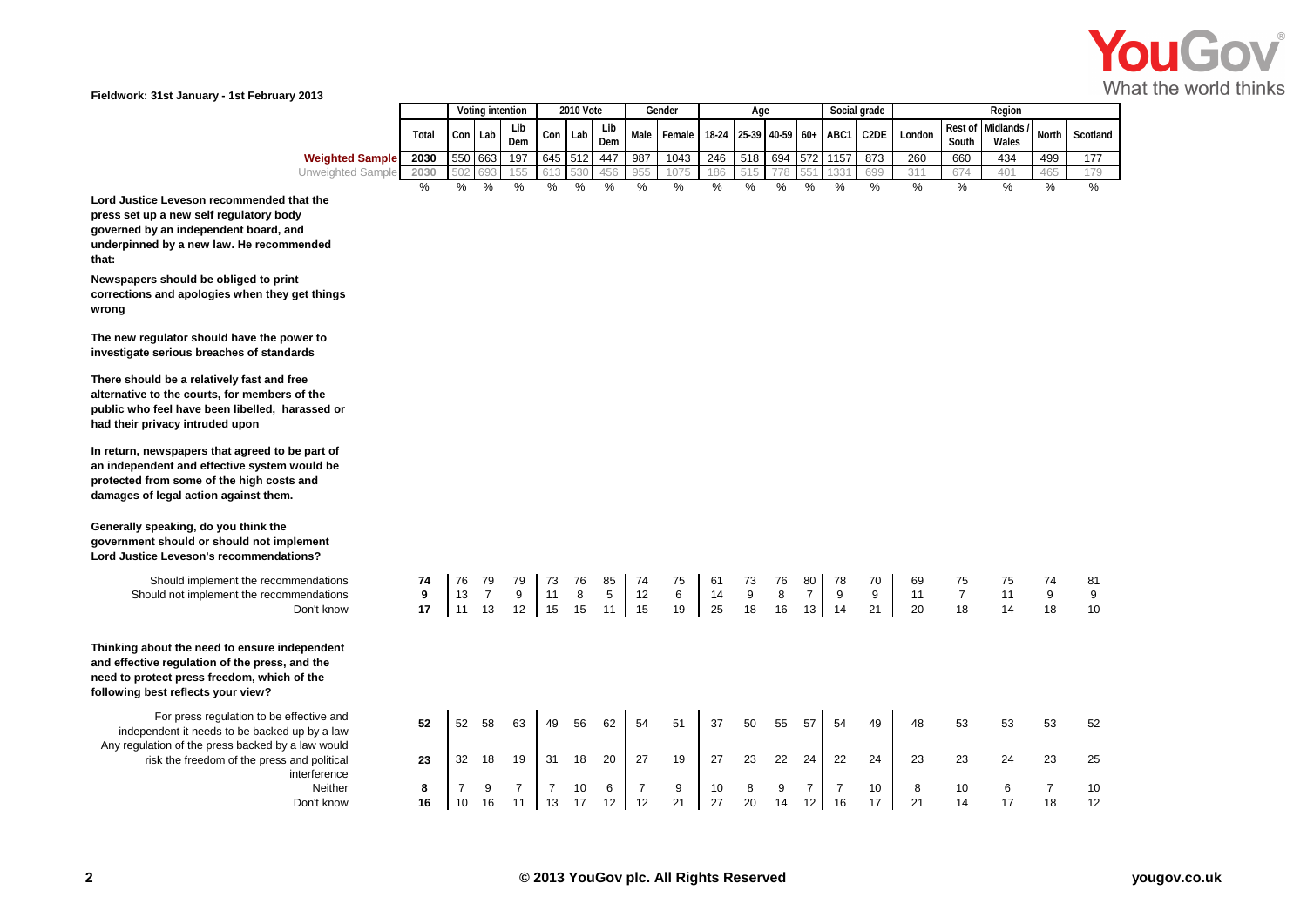

|                                                                                                                                                                                                                                                                                                                              |               |                | Voting intention |                |                | <b>2010 Vote</b> |               |                | Gender        |                | Age           |             |              |               | Social grade      |               |               | Region                    |                |          |
|------------------------------------------------------------------------------------------------------------------------------------------------------------------------------------------------------------------------------------------------------------------------------------------------------------------------------|---------------|----------------|------------------|----------------|----------------|------------------|---------------|----------------|---------------|----------------|---------------|-------------|--------------|---------------|-------------------|---------------|---------------|---------------------------|----------------|----------|
|                                                                                                                                                                                                                                                                                                                              | Total         | Con            | Lab              | Lib<br>Dem     | Con            | Lab              | Lib<br>Dem    | Male           | Female I      | 18-24          |               | 25-39 40-59 |              | $60+$ ABC1    | C <sub>2</sub> DE | London        | South         | Rest of Midlands<br>Wales | <b>North</b>   | Scotland |
| <b>Weighted Sample</b>                                                                                                                                                                                                                                                                                                       | 2030          | 550            | 663              | 197            | 645 512        |                  | 447           | 987            | 1043          | 246            | 518           | 694         | 572          | 1157          | 873               | 260           | 660           | 434                       | 499            | 177      |
| <b>Unweighted Sample</b>                                                                                                                                                                                                                                                                                                     | 2030          |                |                  | 155            | 613            |                  | 456           | 955            | 1075          | 186            | 515           | 778         |              | 1331          | 699               | 311           | 674           | 401                       | 465            | 179      |
|                                                                                                                                                                                                                                                                                                                              | $\frac{0}{0}$ | %              | %                | $\frac{0}{2}$  | $\frac{0}{2}$  | %                | $\frac{0}{0}$ | $\frac{0}{0}$  | $\frac{0}{0}$ | $\frac{0}{2}$  | $\frac{0}{2}$ | %           | %            | $\frac{0}{0}$ | $\frac{9}{6}$     | $\frac{9}{6}$ | $\frac{9}{6}$ | $\frac{0}{2}$             | $\frac{0}{2}$  | %        |
| An alternative means of trying to ensure that a<br>new system of press self-regulation is<br>independent and effective is to have it<br>monitored by a new body which is set up using<br>a Royal Charter. This would avoid the need for a<br>new law but, on its own, would not achieve all<br>of Leveson's recommendations. |               |                |                  |                |                |                  |               |                |               |                |               |             |              |               |                   |               |               |                           |                |          |
| How much confidence would you have in                                                                                                                                                                                                                                                                                        |               |                |                  |                |                |                  |               |                |               |                |               |             |              |               |                   |               |               |                           |                |          |
| A press regulator set up by the newspapers,<br>backed by a new law                                                                                                                                                                                                                                                           |               |                |                  |                |                |                  |               |                |               |                |               |             |              |               |                   |               |               |                           |                |          |
| A lot of confidence                                                                                                                                                                                                                                                                                                          | 6             | 6              | 8                | 6              | 5              | $\overline{7}$   | 6             | $\overline{7}$ | 5             | $\overline{7}$ | 8             | 5           | 5            | 6             | 5                 | 5             | 5             | 5                         | $\overline{7}$ | 8        |
| A fair amount of confidence                                                                                                                                                                                                                                                                                                  | 34            | 35             | 32               | 44             | 36             | 34               | 37            | 36             | 32            | 36             | 37            | 31          | 35           | 37            | 30                | 33            | 37            | 34                        | 30             | 38       |
| TOTAL A LOT/ FAIR AMOUNT OF CONFIDENCE                                                                                                                                                                                                                                                                                       | 40            | 41             | 40               | 50             | 41             | 41               | 43            | 43             | 37            | 43             | 45            | 36          | 40           | 43            | 35                | 38            | 42            | 39                        | 37             | 46       |
| Not much confidence                                                                                                                                                                                                                                                                                                          | 34            | 37             | 33               | 34             | 36             | 31               | 37            | 34             | 33            | 30             | 30            | 36          | 35           | 33            | 35                | 30            | 31            | 36                        | 36             | 37       |
| No confidence at all                                                                                                                                                                                                                                                                                                         | 12            | 10             | 13               | 9              | 11             | 13               | 12            | 12             | 12            | $\overline{7}$ | 9             | 15          | 13           | 12            | 12                | 13            | 12            | 12                        | 12             | 10       |
| <b>TOTAL NOT MUCH / NO CONFIDENCE</b>                                                                                                                                                                                                                                                                                        | 46            | 47             | 46               | 43             | 47             | 44               | 49            | 46             | 45            | 37             | 39            | 51          | 48           | 45            | 47                | 43            | 43            | 48                        | 48             | 47       |
| Don't know                                                                                                                                                                                                                                                                                                                   | 14            | 11             | 14               | $\overline{7}$ | 12             | 16               | 8             | 10             | 18            | 21             | 16            | 14          | 11           | 12            | 17                | 19            | 14            | 13                        | 15             | 8        |
| A press regulator set up voluntarily by the<br>newspapers, without any legal backing                                                                                                                                                                                                                                         |               |                |                  |                |                |                  |               |                |               |                |               |             |              |               |                   |               |               |                           |                |          |
| A lot of confidence                                                                                                                                                                                                                                                                                                          | $\mathbf 1$   | $\overline{2}$ | $\overline{2}$   | 0              | $\mathbf{1}$   | $\overline{2}$   | 1             | $\overline{2}$ | $\mathbf{1}$  | 2              | 3             | 1           | $\mathbf{1}$ | $\mathbf{1}$  | 1                 | 2             | $\mathbf 0$   | -1                        | 3              | 1        |
| A fair amount of confidence                                                                                                                                                                                                                                                                                                  | 11            | 12             | 11               | 15             | 14             | 10               | 11            | 13             | 10            | 17             | 15            | 9           | 8            | 12            | 11                | 11            | 12            | 11                        | 12             | 10       |
| TOTAL A LOT/ FAIR AMOUNT OF CONFIDENCE                                                                                                                                                                                                                                                                                       | 12            | 14             | 13               | 15             | 15             | 12               | 12            | 15             | 11            | 19             | 18            | 10          | 9            | 13            | 12                | 13            | 12            | 12                        | 15             | 11       |
| Not much confidence                                                                                                                                                                                                                                                                                                          | 37            | 41             | 37               | 38             | 39             | 37               | 37            | 37             | 37            | 37             | 38            | 35          | 38           | 37            | 36                | 35            | 38            | 38                        | 32             | 47       |
| No confidence at all                                                                                                                                                                                                                                                                                                         | 36            | 36             | 37               | 40             | 35             | 38               | 43            | 38             | 35            | 23             | 29            | 42          | 43           | 37            | 35                | 33            | 36            | 37                        | 38             | 34       |
| <b>TOTAL NOT MUCH / NO CONFIDENCE</b>                                                                                                                                                                                                                                                                                        | 73            | 77             | 74               | 78             | 74             | 75               | 80            | 75             | 72            | 60             | 67            | 77          | 81           | 74            | 71                | 68            | 74            | 75                        | 70             | 81       |
| Don't know                                                                                                                                                                                                                                                                                                                   | 14            | 10             | 13               | 6              | 11             | 14               | 9             | 10             | 18            | 21             | 16            | 13          | 10           | 12            | 16                | 19            | 14            | 13                        | 15             | 8        |
| A press regulator set up by the newspapers,<br>and backed by a Royal Charter                                                                                                                                                                                                                                                 |               |                |                  |                |                |                  |               |                |               |                |               |             |              |               |                   |               |               |                           |                |          |
| A lot of confidence                                                                                                                                                                                                                                                                                                          | 5             | 6              | 5                | 4              | $\overline{7}$ | 5                | 5             | 6              | 4             | 3              | 4             | 6           | 6            | 4             | 6                 | 4             | 6             | 5                         | 5              | 5        |
| A fair amount of confidence                                                                                                                                                                                                                                                                                                  | 30            | 35             | 29               | 33             | 35             | 27               | 29            | 31             | 29            | 35             | 31            | 28          | 29           | 30            | 30                | 28            | 30            | 30                        | 29             | 33       |
| <b>TOTAL A LOT/ FAIR AMOUNT OF CONFIDENCE</b>                                                                                                                                                                                                                                                                                | 35            | 41             | 34               | 37             | 42             | 32 <sub>2</sub>  | 34            | 37             | 33            | 38             | 35            | 34          | 35           | 34            | 36                | 32            | 36            | 35                        | 34             | 38       |
| Not much confidence                                                                                                                                                                                                                                                                                                          | 36            | 36             | 35               | 42             | 35             | 33               | 41            | 37             | 34            | 31             | 35            | 36          | 38           | 38            | 33                | 32            | 36            | 38                        | 35             | 38       |
| No confidence at all                                                                                                                                                                                                                                                                                                         | 12            | 8              | 14               | 12             | 8              | 17               | 13            | 14             | 11            | $\overline{7}$ | 11            | 15          | 14           | 12            | 13                | 15            | 11            | 11                        | 13             | 14       |
| <b>TOTAL NOT MUCH / NO CONFIDENCE</b>                                                                                                                                                                                                                                                                                        | 48            | 44             | 49               | 54             | 43             | 50               | 54            | 51             | 45            | 38             | 46            | 51          | 52           | 50            | 46                | 47            | 47            | 49                        | 48             | 52       |
| Don't know                                                                                                                                                                                                                                                                                                                   | 17            | 14             | 17               | 10             | 15             | 18               | 12            | 12             | 22            | 24             | 20            | 16          | 13           | 16            | 19                | 22            | 18            | 16                        | 18             | 9        |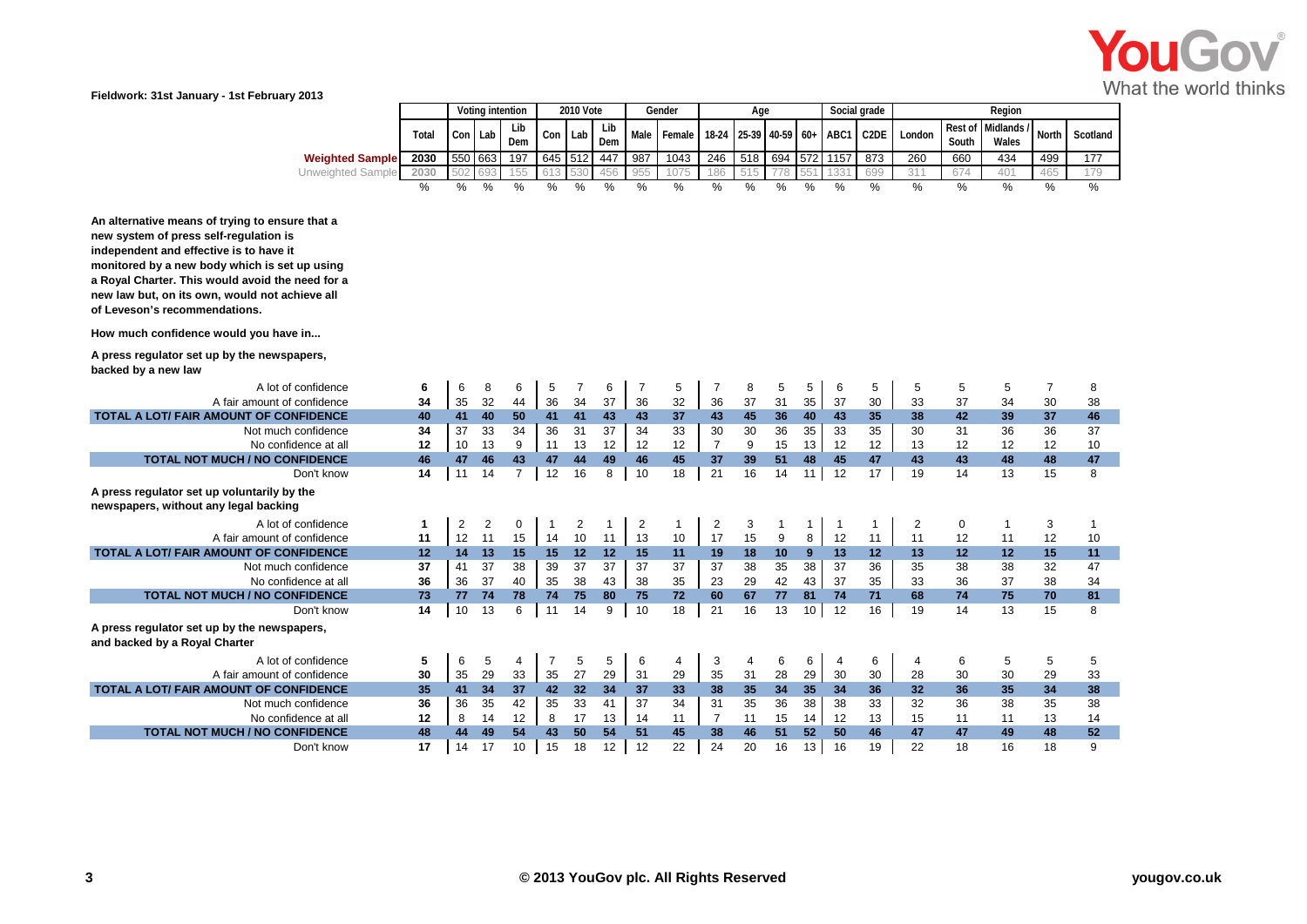

|                                                                                                                                                                                                                                                                                                                                                                          |                      |                | Voting intention     |                |                      | <b>2010 Vote</b> |                     |                      | Gender         |                | Age            |                      |                 | Social grade   |                   |                |                      | Region            |                |                      |
|--------------------------------------------------------------------------------------------------------------------------------------------------------------------------------------------------------------------------------------------------------------------------------------------------------------------------------------------------------------------------|----------------------|----------------|----------------------|----------------|----------------------|------------------|---------------------|----------------------|----------------|----------------|----------------|----------------------|-----------------|----------------|-------------------|----------------|----------------------|-------------------|----------------|----------------------|
|                                                                                                                                                                                                                                                                                                                                                                          | Total                | Con            | Lab                  | Lib<br>Dem     | Con                  | Lab              | Lib<br>Dem          | <b>Male</b>          | Female         | $18-24$        |                | 25-39 40-59 60+      |                 | ABC1           | C <sub>2</sub> DE | London         | Rest of<br>South     | Midlands<br>Wales | North          | Scotland             |
| <b>Weighted Sample</b>                                                                                                                                                                                                                                                                                                                                                   | 2030                 |                | 550 663              | 197            |                      | 645 512          | 447                 | 987                  | 1043           | 246            | 518            | 694                  | 572             | 1157           | 873               | 260            | 660                  | 434               | 499            | 177                  |
| <b>Unweighted Sample</b>                                                                                                                                                                                                                                                                                                                                                 | 2030                 | 502            | 693                  | 155            | 613                  |                  | 456                 | 955                  | 1075           | 186            | 515            | 778                  | 551             | 133'           | 699               | 311            | 674                  | 401               | 465            | 179                  |
|                                                                                                                                                                                                                                                                                                                                                                          | $\frac{0}{0}$        | %              | %                    | %              | %                    | %                | $\%$                | %                    | %              | %              | $\%$           | %                    | %               | %              | %                 | %              | %                    | %                 | %              | %                    |
| A press regulator set up by the government,<br>backed by a new law                                                                                                                                                                                                                                                                                                       |                      |                |                      |                |                      |                  |                     |                      |                |                |                |                      |                 |                |                   |                |                      |                   |                |                      |
| A lot of confidence                                                                                                                                                                                                                                                                                                                                                      | 13                   | 14             | 15                   | 14             | 13                   | 13               | 13                  | 13                   | 12             | 14             | 11             | 13                   | 14              | 14             | 11                | $\overline{7}$ | 12                   | 14                | 15             | 16                   |
| A fair amount of confidence                                                                                                                                                                                                                                                                                                                                              | 41                   | 46             | 41                   | 51             | 41                   | 41               | 47                  | 43                   | 40             | 29             | 42             | 42                   | 44              | 43             | 39                | 43             | 41                   | 40                | 41             | 44                   |
| TOTAL A LOT/ FAIR AMOUNT OF CONFIDENCE                                                                                                                                                                                                                                                                                                                                   | 54                   | 60             | 56                   | 65             | 54                   | 54               | 60                  | 56                   | 52             | 43             | 53             | 55                   | 58              | 57             | 50                | 50             | 53                   | 54                | 56             | 60                   |
| Not much confidence                                                                                                                                                                                                                                                                                                                                                      | 22                   | 19             | 23                   | 22             | 20                   | 21               | 23                  | 23                   | 20             | 29             | 21             | 22                   | 18              | 21             | 22                | 20             | 22                   | 25                | 19             | 21                   |
| No confidence at all                                                                                                                                                                                                                                                                                                                                                     | 10                   | 10             | $\overline{7}$       | 5              | 14                   | 9                | $\overline{7}$      | 11                   | $9\,$          | $\overline{7}$ | 10             | 9                    | 13 <sup>1</sup> | 9              | 11                | 8              | 11                   | 9                 | 10             | 9                    |
| <b>TOTAL NOT MUCH / NO CONFIDENCE</b>                                                                                                                                                                                                                                                                                                                                    | 32                   | 29             | 30                   | 27             | 34                   | 30               | 30                  | 34                   | 29             | 36             | 31             | 31                   | 31              | 30             | 33                | 28             | 33                   | 34                | 29             | 30                   |
| Don't know                                                                                                                                                                                                                                                                                                                                                               | 15                   | 12             | 14                   | 8              | 11                   | 15               | 10                  | 10                   | 19             | 21             | 16             | 14                   | 11              | 13             | 17                | 22             | 14                   | 12                | 15             | 9                    |
| politicians publish details of all meetings with<br>media owners, newspaper editors or senior<br>executives, and whether they discussed media<br>policy at them.<br>Do you think senior politicians should or<br>should not publish details of meetings they<br>have with media owners, newspaper editors or<br>senior executives?<br>Should<br>Should not<br>Don't know | 73<br>10<br>17       | 69<br>16<br>15 | 77<br>9<br>14        | 75<br>13<br>12 | 74<br>12<br>14       | 77<br>8<br>15    | 77<br>9<br>14       | 75<br>11<br>13       | 71<br>10<br>20 | 46<br>22<br>33 | 65<br>12<br>22 | 78<br>9<br>13        | 85<br>6<br>9    | 72<br>12<br>16 | 75<br>8<br>17     | 64<br>13<br>23 | 71<br>11<br>18       | 78<br>9<br>13     | 73<br>10<br>17 | 80<br>9<br>11        |
| How often do you think senior politicians<br>should publish details of meetings with media<br>owners and editors?                                                                                                                                                                                                                                                        |                      |                |                      |                |                      |                  |                     |                      |                |                |                |                      |                 |                |                   |                |                      |                   |                |                      |
| After each meeting                                                                                                                                                                                                                                                                                                                                                       | 34                   | 31             | 36                   | 32             | 35                   | 37               | 32<br>41            | 37                   | 31             | 16             | 29             | 36                   | 44              | 29             | 40                | 26             | 32                   | 37                | 36             | 40                   |
| Quarterly (every 3 months)                                                                                                                                                                                                                                                                                                                                               | 37<br>$\overline{7}$ | 36             | 41<br>$\overline{7}$ | 38             | 37<br>$\overline{7}$ | 38<br>8          |                     | 37<br>$\overline{7}$ | 37<br>8        | 37<br>9        | 35             | 40<br>$\overline{7}$ | 36<br>6         | 39             | 34<br>6           | 36             | 38<br>$\overline{7}$ | 36<br>10          | 38             | 36<br>$\overline{7}$ |
| Once a year<br>Never, they should not have to publish details                                                                                                                                                                                                                                                                                                            | $\overline{7}$       | 8<br>13        | 5                    | 10<br>8        | 10                   | 3                | 8<br>$\overline{7}$ | 8                    | 6              | 16             | 9<br>8         | 6                    | $\overline{4}$  | 8<br>9         | 5                 | 9<br>8         | 8                    | 6                 | 4<br>8         | 6                    |
| Don't know                                                                                                                                                                                                                                                                                                                                                               | 14                   | 12             |                      |                | 11                   |                  | 12                  | 11                   | 17             | 22             | 20             | 12                   | 9               |                | 14                | 21             | 15                   | 11                | 14             | 11                   |
|                                                                                                                                                                                                                                                                                                                                                                          |                      |                | 12                   | 12             |                      | 13               |                     |                      |                |                |                |                      |                 | 14             |                   |                |                      |                   |                |                      |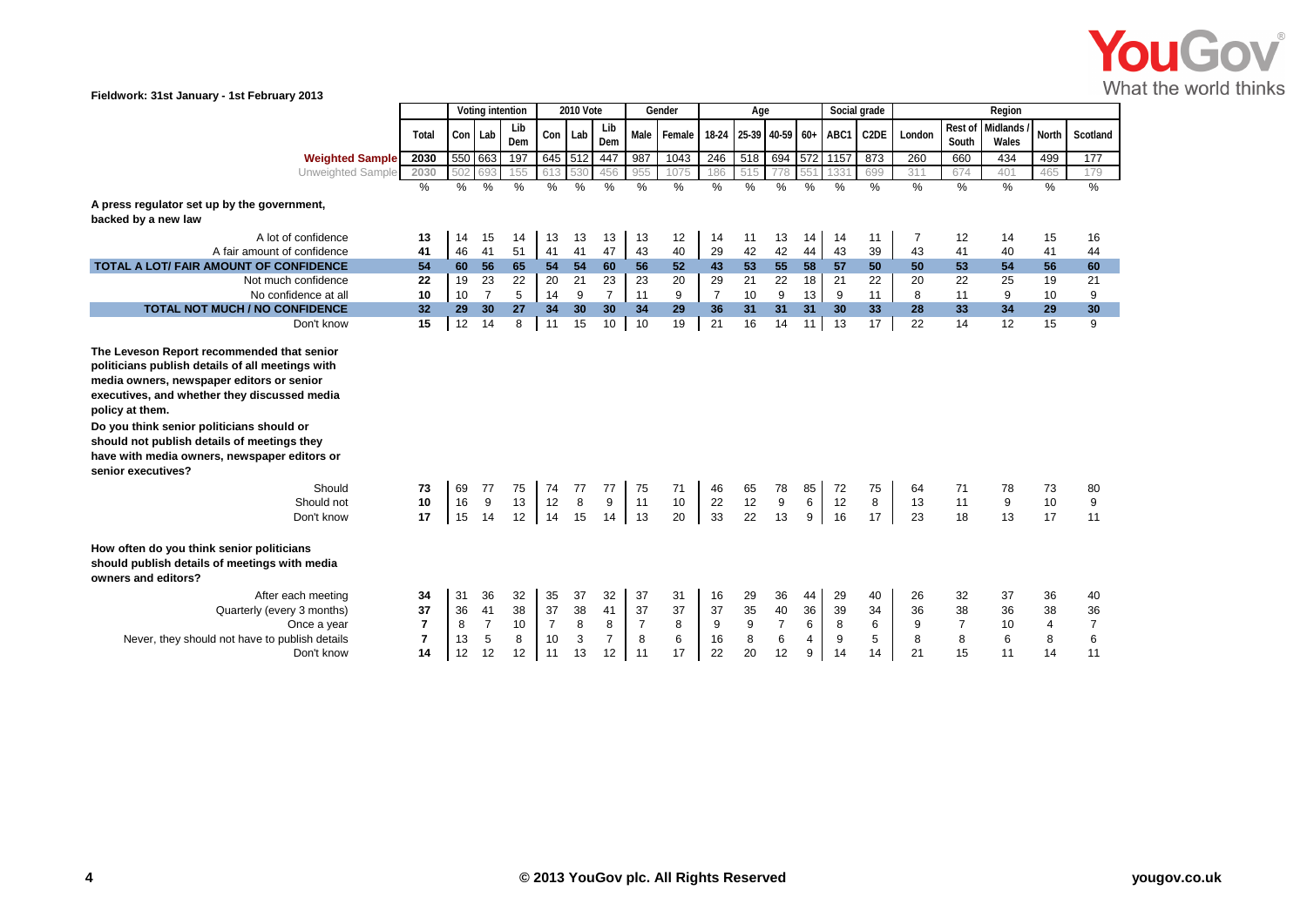

| <b>2010 Vote</b><br>Social grade<br>Votina intention<br>Region<br>Gender<br>Age<br>Lib<br>Lib<br>Rest of Midlands /<br>C <sub>2</sub> DE<br>North<br>Male Female<br>18-24 25-39 40-59 60+ ABC1<br>l Lab<br>Con Lab<br>Con<br>Total<br>London<br>Wales<br>Dem<br>Dem<br>South<br>550 663<br>197<br>518 694<br>645 512<br>2030<br>246<br>572 1157<br>1043<br>987<br>873<br>447<br>260<br>499<br>660<br>434<br>177<br><b>Weighted Sample</b><br>55<br>Unweighted Sample<br>2030<br>075<br>515<br>699<br>465<br>530<br>456<br>955<br>186<br>79<br>502 693<br>67<br>133'<br>401<br>613<br>21<br>- 55<br>%<br>%<br>$\%$<br>%<br>%<br>%<br>$\%$<br>%<br>%<br>$\%$<br>O/2<br>%<br>%<br>℅<br>%<br>% |  |  |  |  |  |  |  |  |  |  |          |
|--------------------------------------------------------------------------------------------------------------------------------------------------------------------------------------------------------------------------------------------------------------------------------------------------------------------------------------------------------------------------------------------------------------------------------------------------------------------------------------------------------------------------------------------------------------------------------------------------------------------------------------------------------------------------------------------|--|--|--|--|--|--|--|--|--|--|----------|
|                                                                                                                                                                                                                                                                                                                                                                                                                                                                                                                                                                                                                                                                                            |  |  |  |  |  |  |  |  |  |  |          |
|                                                                                                                                                                                                                                                                                                                                                                                                                                                                                                                                                                                                                                                                                            |  |  |  |  |  |  |  |  |  |  | Scotland |
|                                                                                                                                                                                                                                                                                                                                                                                                                                                                                                                                                                                                                                                                                            |  |  |  |  |  |  |  |  |  |  |          |
|                                                                                                                                                                                                                                                                                                                                                                                                                                                                                                                                                                                                                                                                                            |  |  |  |  |  |  |  |  |  |  |          |
|                                                                                                                                                                                                                                                                                                                                                                                                                                                                                                                                                                                                                                                                                            |  |  |  |  |  |  |  |  |  |  |          |

**Boris Johnson and George Osborne recently had dinner at the home of Rupert Murdoch, the head of the company that owned the News of the World and owns the Sun, Times and Sunday Times.**

**Which of the following statements most closely matches your views about this:**

Leading politicians should not be having private dinners at all with owners of large media corporations like Rupert Murdoch Leading politicians should be able to have dinner with whoever they want, as long as they are open and transparent about dinners with media owners, editors or senior executives Leading politicians should be able to have dinner with whoever they want, without having to register them or make them public

**How important, if at all, do you think the following recommendations in the Leveson Report are?**

**regular monitoring of press self-regulation by an independent commission, to check the system is working effectively on behalf of the public**

**TOTAL IMPORTANT 79 82 82 87 80 80 86 81 76 68 77 81 84 80 78 74 80 77 81 85**

| nts most closely                                  |    |    |    |    |    |    |    |                |                |          |    |                |                |                |          |    |          |                |    |    |
|---------------------------------------------------|----|----|----|----|----|----|----|----------------|----------------|----------|----|----------------|----------------|----------------|----------|----|----------|----------------|----|----|
|                                                   |    |    |    |    |    |    |    |                |                |          |    |                |                |                |          |    |          |                |    |    |
| t be having private                               |    |    |    |    |    |    |    |                |                |          |    |                |                |                |          |    |          |                |    |    |
| hers of large media                               | 27 | 17 | 38 | 24 | 20 | 33 | 31 | 29             | 26             | 15       | 28 | 27             | 33             | 25             | 31       | 24 | 25       | 30             | 30 | 30 |
| ke Rupert Murdoch                                 |    |    |    |    |    |    |    |                |                |          |    |                |                |                |          |    |          |                |    |    |
| able to have dinner                               |    |    |    |    |    |    |    |                |                |          |    |                |                |                |          |    |          |                |    |    |
| g as they are open                                | 56 | 65 | 49 | 66 | 64 | 52 | 60 | 57             | 55             | 46       | 54 | 60             | 57             | 60             | 51       | 57 | 59       | 53             | 54 | 58 |
| with media owners,                                |    |    |    |    |    |    |    |                |                |          |    |                |                |                |          |    |          |                |    |    |
| r senior executives                               |    |    |    |    |    |    |    |                |                |          |    |                |                |                |          |    |          |                |    |    |
| able to have dinner                               |    |    |    |    |    |    |    |                |                |          |    |                |                |                |          |    |          |                |    |    |
| t having to register                              | 8  | 14 | 5  | 6  | 11 | 5  | 6  | 8              | 8              | 17       | 8  | $\overline{7}$ | 5              | $\overline{7}$ | 8        | 9  | 9        | 8              | 6  |    |
| r make them public                                |    |    |    |    |    |    |    |                |                |          |    |                |                |                |          |    |          |                |    |    |
| Don't know                                        | 9  |    | 9  | 4  | 5  | 10 | 4  | $\overline{7}$ | 10             | 22       | 10 | 6              | $\overline{4}$ | 8              | 9        | 10 | 8        | 8              | 9  | 5  |
| think the                                         |    |    |    |    |    |    |    |                |                |          |    |                |                |                |          |    |          |                |    |    |
| the Leveson                                       |    |    |    |    |    |    |    |                |                |          |    |                |                |                |          |    |          |                |    |    |
| f-regulation by<br>o check the<br>n behalf of the |    |    |    |    |    |    |    |                |                |          |    |                |                |                |          |    |          |                |    |    |
|                                                   |    |    |    |    |    |    |    |                |                |          |    |                |                |                |          |    |          |                |    |    |
| Very important                                    | 42 | 40 | 50 | 55 | 39 | 49 | 48 | 43             | 41             | 28       | 37 | 46             | 49             | 42             | 43       | 36 | 43       | 37             | 48 | 50 |
| Fairly important                                  | 37 | 42 | 32 | 32 | 41 | 31 | 38 | 38             | 35             | 40       | 40 | 35             | 35             | 38             | 35       | 38 | 37       | 40             | 33 | 35 |
| <b>TAL IMPORTANT</b>                              | 79 | 82 | 82 | 87 | 80 | 80 | 86 | 81             | 76             | 68       | 77 | 81             | 84             | 80             | 78       | 74 | 80       | 77             | 81 | 85 |
| Not very important                                | 5  | 8  | 5  | 3  | 6  | 5  | 4  | 6              | 5              | 6        | 5  | 6              | 5              | 6              | 5        | 8  | 5        | $\overline{7}$ | 3  | 6  |
| Not important at all                              | 1  |    |    |    |    |    |    | 1              | $\overline{1}$ | $\Omega$ |    | 1              | 1              |                | $\Omega$ | 1  | $\Omega$ |                | 1  |    |

**TOTAL NOT IMPORTANT 6 9 6 4 7 6 5 7 6 6 6 7 6 7 5 9 5 8 4 7**

Don't know **15** 10 13 9 13 13 9 11 18 25 17 12 11 13 17 17 15 14 16 9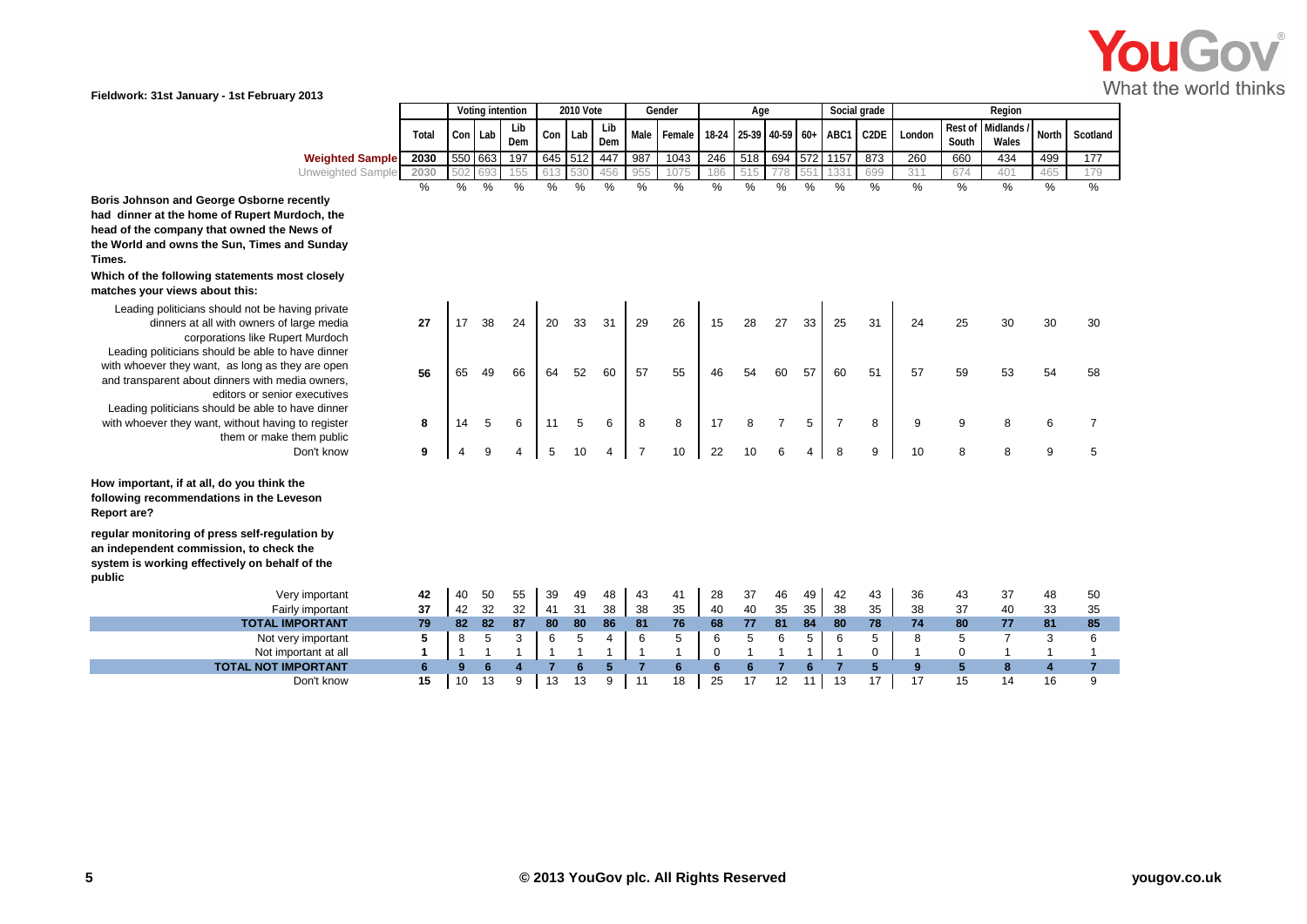

|                                                                                                                                                      |              |                | Voting intention |                |                 | 2010 Vote      |               |                | Gender         |                | Age                        |                |               | Social grade  |                   |        |                  | Region                   |                |                |
|------------------------------------------------------------------------------------------------------------------------------------------------------|--------------|----------------|------------------|----------------|-----------------|----------------|---------------|----------------|----------------|----------------|----------------------------|----------------|---------------|---------------|-------------------|--------|------------------|--------------------------|----------------|----------------|
|                                                                                                                                                      | Total        | Con Lab        |                  | Lib<br>Dem     | Con             | Lab            | Lib<br>Dem    |                | Male Female    |                | 18-24 25-39 40-59 60+ ABC1 |                |               |               | C <sub>2</sub> DE | London | Rest of<br>South | <b>Midlands</b><br>Wales | <b>North</b>   | Scotland       |
| <b>Weighted Sample</b>                                                                                                                               | 2030         | 550 663        |                  | 197            | 645 512         |                | 447           | 987            | 1043           | 246            | 518                        | 694 572 1157   |               |               | 873               | 260    | 660              | 434                      | 499            | 177            |
| Unweighted Sample                                                                                                                                    | 2030         | 502            | 693              | 155            | 613             | 530            | 456           | 955            | 1075           | 186            | 515                        |                |               | 133'          | 699               | 311    | 674              | 401                      | 465            | 179            |
|                                                                                                                                                      | $\%$         | %              | $\%$             | $\frac{0}{0}$  | %               | %              | $\frac{0}{0}$ | %              | %              | %              | %                          | %              | $\frac{9}{6}$ | $\frac{9}{6}$ | $\frac{9}{6}$     | %      | %                | $\frac{0}{2}$            | $\frac{0}{2}$  | %              |
| A fast and free arbitration system for people<br>who feel they have been libelled or harassed by<br>the press to use as an alternative to the courts |              |                |                  |                |                 |                |               |                |                |                |                            |                |               |               |                   |        |                  |                          |                |                |
| Very important                                                                                                                                       | 43           | 41             | 48               | 52             | 42              | 48             | 52            | 44             | 43             | 25             | 35                         | 49             | 52            | 45            | 41                | 40     | 44               | 38                       | 48             | 49             |
| Fairly important                                                                                                                                     | 35           | 42             | 33               | 30             | 41              | 33             | 33            | 37             | 33             | 40             | 39                         | 34             | 32            | 36            | 34                | 35     | 36               | 38                       | 32             | 35             |
| <b>TOTAL IMPORTANT</b>                                                                                                                               | 78           | 83             | 81               | 82             | 83              | 81             | 85            | 81             | 76             | 65             | 74                         | 83             | 84            | 81            | 75                | 75     | 80               | 76                       | 80             | 84             |
| Not very important                                                                                                                                   | 6            | $\overline{7}$ | 4                | 8              | $\overline{4}$  | 5              | 6             | $\overline{7}$ | 5              | 8              | 9                          | $\overline{4}$ | 4             | 5             | 6                 | 5      | 6                | 9                        | 3              | $\overline{7}$ |
| Not important at all                                                                                                                                 | $\mathbf{2}$ | $\mathbf{1}$   | -1               | $\overline{2}$ | $\mathbf{1}$    | $\overline{2}$ | $\mathbf{1}$  | $\overline{1}$ | $\overline{2}$ | $\overline{1}$ | $\overline{2}$             | $\overline{2}$ | $\mathbf{1}$  | $\mathbf{1}$  | $\mathbf{2}$      | 3      |                  | $\mathbf{1}$             | $\overline{2}$ | $\overline{2}$ |
| <b>TOTAL NOT IMPORTANT</b>                                                                                                                           | 8            | 8              | 5                | 10             | $5\phantom{.0}$ | $\overline{7}$ | 7             | 8              | $\overline{7}$ | 9              | 11                         | 6              | 5             | 6             | 8                 | 8      | $\overline{7}$   | 10                       | $5\phantom{1}$ | 9              |
| Don't know                                                                                                                                           | 14           | 9              | 13               | 8              | 12              | 13             | 8             | 11             | 17             | 27             | 16                         | 11             | 11            | 12            | 17                | 17     | 14               | 15                       | 16             | $\overline{7}$ |
| Lower legal bills for newspapers that get taken<br>to court if they have joined the new system, to<br>encourage as many as possible to join          |              |                |                  |                |                 |                |               |                |                |                |                            |                |               |               |                   |        |                  |                          |                |                |
| Very important                                                                                                                                       | 11           | 9              | 12               | 19             | 10              | 12             | 14            | 12             | 11             | 8              | 11                         | 13             | 11            | 10            | 13                | 11     | 10               | 8                        | 16             | 11             |
| Fairly important                                                                                                                                     | 34           | 39             | 37               | 32             | 35              | 35             | 34            | 37             | 31             | 33             | 32                         | 34             | 37            | 36            | 32                | 33     | 34               | 39                       | 30             | 37             |
| <b>TOTAL IMPORTANT</b>                                                                                                                               | 45           | 48             | 49               | 51             | 45              | 47             | 48            | 49             | 42             | 41             | 43                         | 47             | 48            | 46            | 45                | 44     | 44               | 47                       | 46             | 48             |
| Not very important                                                                                                                                   | 26           | 27             | 26               | 25             | 27              | 26             | 28            | 27             | 25             | 23             | 29                         | 24             | 27            | 27            | 24                | 25     | 28               | 26                       | 23             | 30             |
| Not important at all                                                                                                                                 | 11           | 11             | 10               | 14             | 11              | 9              | 12            | 11             | 10             | $\overline{7}$ | $\overline{7}$             | 14             | 11            | 11            | 9                 | 9      | 11               | 10                       | 12             | 9              |
| <b>TOTAL NOT IMPORTANT</b>                                                                                                                           | 37           | 38             | 36               | 39             | 38              | 35             | 40            | 38             | 35             | 30             | 36                         | 38             | 38            | 38            | 33                | 34     | 39               | 36                       | 35             | 39             |
| Don't know                                                                                                                                           | 18           | 13             | 15               | 11             | 16              | 17             | 13            | 13             | 23             | 30             | 20                         | 15             | 14            | 16            | 21                | 22     | 17               | 17                       | 19             | 11             |
| Allowing people and groups who were not<br>specifically mentioned in a news story to be<br>able to make a complaint about it                         |              |                |                  |                |                 |                |               |                |                |                |                            |                |               |               |                   |        |                  |                          |                |                |
| Very important                                                                                                                                       | 14           | 12             | 18               | 17             | 12              | 16             | 17            | 16             | 12             | 9              | 14                         | 16             | 14            | 13            | 16                | 14     | 11               | 12                       | 19             | 14             |
| Fairly important                                                                                                                                     | 31           | 27             | 35               | 44             | 27              | 31             | 38            | 31             | 30             | 32             | 32                         | 30             | 30            | 31            | 29                | 31     | 32               | 33                       | 25             | 34             |
| <b>TOTAL IMPORTANT</b>                                                                                                                               | 45           | 39             | 53               | 61             | 39              | 47             | 55            | 47             | 42             | 41             | 46                         | 46             | 44            | 44            | 45                | 45     | 43               | 45                       | 44             | 48             |
| Not very important                                                                                                                                   | 27           | 33             | 24               | 19             | 30              | 28             | 24            | 28             | 26             | 21             | 26                         | 26             | 31            | 29            | 24                | 20     | 29               | 28                       | 25             | 32             |
| Not important at all                                                                                                                                 | 11           | 17             | 8                | 8              | 16              | 8              | 8             | 13             | 10             | 11             | 11                         | 12             | 10            | 12            | 10                | 13     | 11               | 11                       | 12             | 9              |
| <b>TOTAL NOT IMPORTANT</b>                                                                                                                           | 38           | 50             | 32               | 27             | 46              | 36             | 32            | 41             | 36             | 32             | 37                         | 38             | 41            | 41            | 34                | 33     | 40               | 39                       | 37             | 41             |
| Don't know                                                                                                                                           | 18           | 12             | 15               | 11             | 15              | 17             | 13            | 13             | 22             | 27             | 18                         | 16             | 15            | 15            | 21                | 23     | 17               | 17                       | 19             | 10             |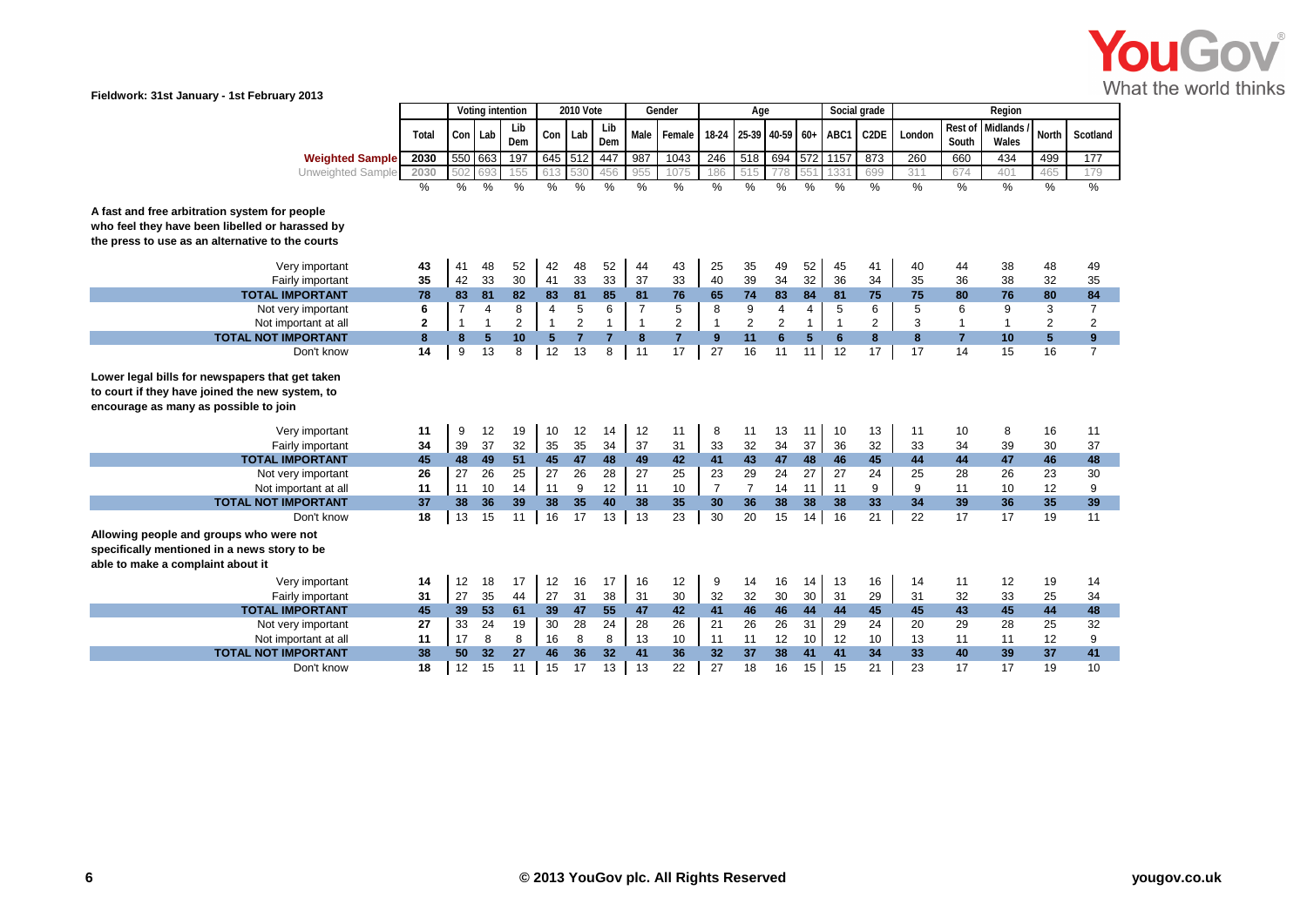

|                                                                                                                                                                                                                                                                                                                                                                                                                                                                                                                                                            |                                        |                                        | Voting intention               |                                                             |                                                     | 2010 Vote                                               |                                                 |                                                     | Gender                                           |                                                 | Age                                 |                                                  |                                                     | Social grade                                        |                                                            |                                     |                                                               | Region                                                        |                                                |                                                              |
|------------------------------------------------------------------------------------------------------------------------------------------------------------------------------------------------------------------------------------------------------------------------------------------------------------------------------------------------------------------------------------------------------------------------------------------------------------------------------------------------------------------------------------------------------------|----------------------------------------|----------------------------------------|--------------------------------|-------------------------------------------------------------|-----------------------------------------------------|---------------------------------------------------------|-------------------------------------------------|-----------------------------------------------------|--------------------------------------------------|-------------------------------------------------|-------------------------------------|--------------------------------------------------|-----------------------------------------------------|-----------------------------------------------------|------------------------------------------------------------|-------------------------------------|---------------------------------------------------------------|---------------------------------------------------------------|------------------------------------------------|--------------------------------------------------------------|
|                                                                                                                                                                                                                                                                                                                                                                                                                                                                                                                                                            | Total                                  | Con Lab                                |                                | Lib<br>Dem                                                  | Con                                                 | Lab                                                     | Lib<br>Dem                                      | Male                                                | Female                                           | 18-24                                           | 25-39 40-59 60+                     |                                                  |                                                     | ABC1                                                | C <sub>2</sub> DE                                          | London                              | Rest of<br>South                                              | Midlands<br>Wales                                             | <b>North</b>                                   | Scotland                                                     |
| <b>Weighted Sample</b>                                                                                                                                                                                                                                                                                                                                                                                                                                                                                                                                     | 2030                                   |                                        | 550 663                        | 197                                                         | 645                                                 | 512                                                     | 447                                             | 987                                                 | 1043                                             | 246                                             | 518                                 | 694                                              | 572 1157                                            |                                                     | 873                                                        | 260                                 | 660                                                           | 434                                                           | 499                                            | 177                                                          |
| Unweighted Sample                                                                                                                                                                                                                                                                                                                                                                                                                                                                                                                                          | 2030                                   | 502                                    |                                | 155                                                         | 613                                                 | 530                                                     | 456                                             | 955                                                 | 1075                                             | 186                                             |                                     | 778                                              | 551                                                 | 133'                                                | 699                                                        | 311                                 | 674                                                           | 401                                                           | 465                                            | 179                                                          |
| Leveson made his recommendations in<br>November 2012. Some people want the<br>recommendations introduced as quickly as<br>possible, other people think time should be<br>allowed to build agreement over a new system<br>within Parliament and the press. How quickly<br>do you think a new regulatory system should be<br>introduced?<br>As quickly as possible - within a few months<br>Within 12 months<br>By the next General Election in 2015<br>Within 5 years<br>Never - I don't think there is a need for a new<br>regulatory system<br>Don't Know | $\%$<br>26<br>38<br>15<br>3<br>4<br>15 | $\%$<br>19<br>41<br>23<br>3<br>5<br>10 | %<br>30<br>43<br>10<br>2<br>14 | $\frac{0}{0}$<br>36<br>32<br>16<br>6<br>$\overline{2}$<br>9 | $\%$<br>23<br>39<br>19<br>$\overline{2}$<br>6<br>11 | %<br>29<br>42<br>$\boldsymbol{9}$<br>$\mathbf{1}$<br>17 | $\frac{0}{0}$<br>31<br>41<br>12<br>3<br>3<br>10 | $\%$<br>28<br>38<br>14<br>$\overline{4}$<br>5<br>11 | %<br>23<br>39<br>15<br>$\overline{2}$<br>3<br>19 | $\frac{0}{0}$<br>11<br>34<br>18<br>6<br>2<br>28 | %<br>22<br>36<br>17<br>3<br>5<br>16 | %<br>27<br>41<br>14<br>$\overline{2}$<br>3<br>13 | $\%$<br>33<br>39<br>12<br>2<br>$\overline{4}$<br>11 | $\%$<br>24<br>40<br>15<br>$\overline{4}$<br>3<br>14 | $\frac{0}{0}$<br>27<br>37<br>14<br>$\mathbf{1}$<br>4<br>16 | %<br>27<br>31<br>14<br>4<br>5<br>19 | %<br>24<br>38<br>17<br>$\overline{2}$<br>$\overline{4}$<br>15 | %<br>24<br>40<br>15<br>$\overline{4}$<br>$\overline{4}$<br>14 | %<br>29<br>39<br>11<br>$\mathbf{2}$<br>3<br>16 | $\frac{0}{0}$<br>24<br>44<br>15<br>3<br>$\overline{4}$<br>10 |
| Imagine the press continue to regulate<br>themselves through a system similar to the<br>current one. What risk, if any, do you think<br>there is that there will be a repeat of unethical<br>and illegal practices (such as phone hacking<br>and intrusions into people's private lives) that<br>were revealed during the Leveson Inquiry?<br>A large risk<br>A small risk                                                                                                                                                                                 | 49<br>33                               | 45<br>40                               | 50<br>32                       | 56<br>33                                                    | 46<br>39                                            | 51<br>29                                                | 56<br>31                                        | 50<br>34                                            | 48<br>32                                         | 32<br>36                                        | 41<br>36                            | 54<br>31                                         | 57<br>31                                            | 50<br>33                                            | 48<br>32                                                   | 44<br>33                            | 49<br>35                                                      | 45<br>39                                                      | 53<br>26                                       | 56<br>27                                                     |
| <b>TOTAL LARGE / SMALL RISK</b>                                                                                                                                                                                                                                                                                                                                                                                                                                                                                                                            | 82                                     | 85                                     | 82                             | 89                                                          | 85                                                  | 80                                                      | 87                                              | 84                                                  | 80                                               | 68                                              | 77                                  | 85                                               | 88                                                  | 83                                                  | 80                                                         | 77                                  | 84                                                            | 84                                                            | 79                                             | 83                                                           |
| No real risk                                                                                                                                                                                                                                                                                                                                                                                                                                                                                                                                               | 5                                      | $\overline{7}$                         | 5                              | 2                                                           | 5                                                   | 5                                                       | 3                                               | $\overline{7}$                                      | 3                                                | 9                                               | $\overline{7}$                      | 3                                                | $\overline{4}$                                      | $\overline{4}$                                      | 6                                                          | 4                                   | $\overline{4}$                                                | 5                                                             | 6                                              | 8                                                            |
| No risk at all                                                                                                                                                                                                                                                                                                                                                                                                                                                                                                                                             | 1                                      | 0                                      | 0                              | 3                                                           | $\mathbf 0$                                         | $\Omega$                                                | $\overline{2}$                                  | $\mathbf{1}$                                        | $\mathbf{1}$                                     | $\overline{\mathbf{1}}$                         |                                     |                                                  | 0                                                   | $\mathbf{1}$                                        | 1                                                          | 0                                   |                                                               | 2                                                             | 0                                              | 0                                                            |
| <b>TOTAL NO RISK</b>                                                                                                                                                                                                                                                                                                                                                                                                                                                                                                                                       | 6                                      | 7                                      | 5                              | $5\phantom{1}$                                              | 5                                                   | 5                                                       | 5                                               | 8                                                   | $\overline{4}$                                   | 10                                              | 8                                   |                                                  |                                                     | 5                                                   | $\overline{7}$                                             | 4                                   | 5                                                             | $\overline{7}$                                                | 6                                              | 8                                                            |
| Don't Know                                                                                                                                                                                                                                                                                                                                                                                                                                                                                                                                                 | 13                                     | 8                                      | 12                             | $\overline{7}$                                              | 10                                                  | 15                                                      | $\overline{7}$                                  | 9                                                   | 16                                               | 23                                              | 15                                  | 11                                               | 8                                                   | 12                                                  | 13                                                         | 19                                  | 11                                                            | 9                                                             | 15                                             | 9                                                            |